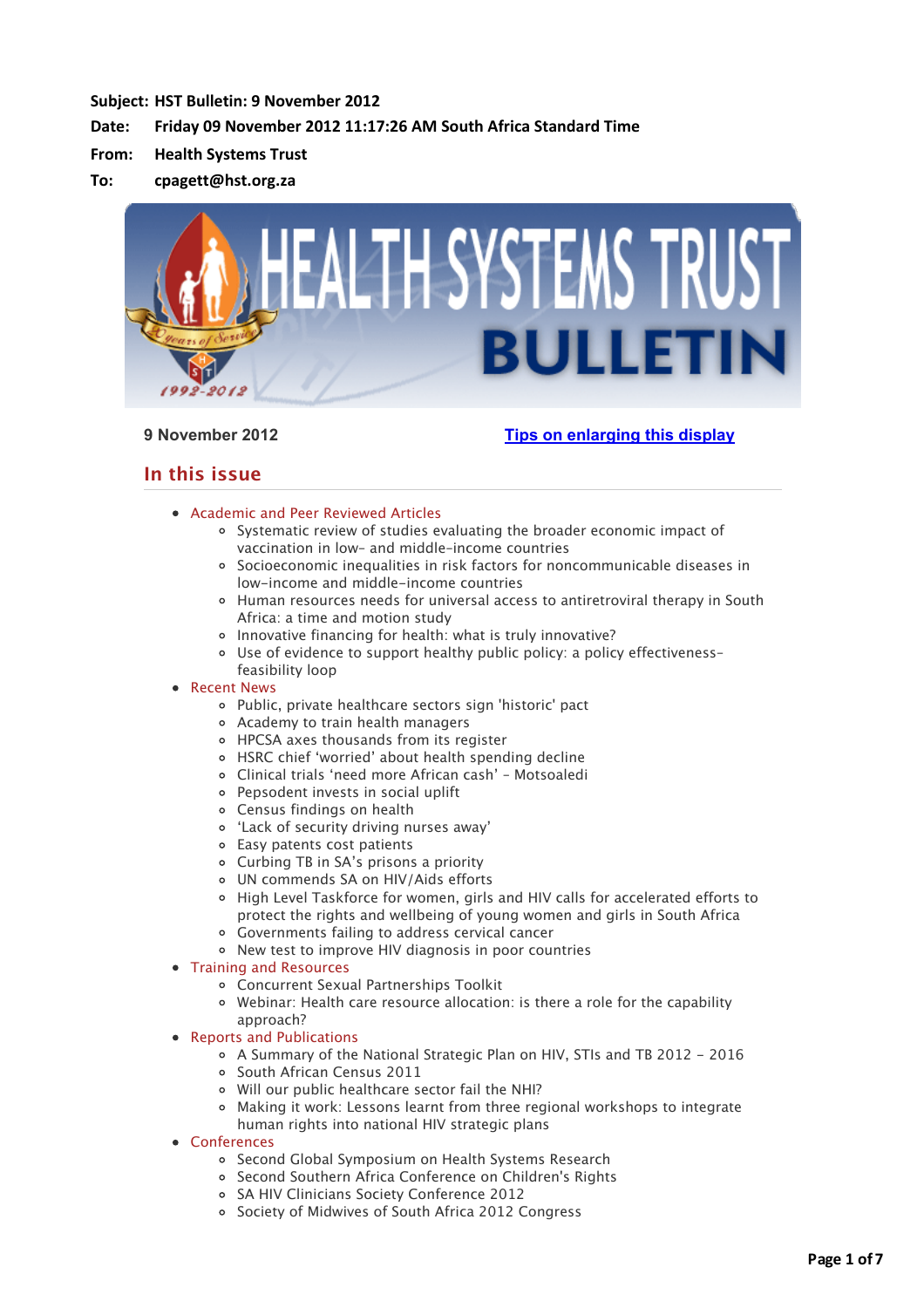- [Global Maternal Health Conference 2013](applewebdata://4CEACF31-FBC6-4364-8641-E0C7553DDCDF#C_5)
- [Job Opportunities](applewebdata://4CEACF31-FBC6-4364-8641-E0C7553DDCDF#jobs)
	- [AHP African Health Placements](applewebdata://4CEACF31-FBC6-4364-8641-E0C7553DDCDF#J_0)
	- Health Systems Trust
		- [Facilitators: Maternal and Child Health](applewebdata://4CEACF31-FBC6-4364-8641-E0C7553DDCDF#J_1)
			- **[Facilitators: Health Systems Strengthening](applewebdata://4CEACF31-FBC6-4364-8641-E0C7553DDCDF#J_1)**
			- **[Health Systems Strengthening Facilitators](applewebdata://4CEACF31-FBC6-4364-8641-E0C7553DDCDF#J_1)**
	- RHAP Programme Manager: Rural-Proofing Policy and Budgeting (RPB) [Programme for Improved Access to Quality Health Care in Rural South Africa -](applewebdata://4CEACF31-FBC6-4364-8641-E0C7553DDCDF#J_2) Wits Health Consortium
	- o [Senior Specialist Health AusAID](applewebdata://4CEACF31-FBC6-4364-8641-E0C7553DDCDF#J_3)

# **Academic and Peer Reviewed Articles**

#### **Systematic review of studies evaluating the broader economic impact of vaccination in low– and middle–income countries**

*Rohan Deogaonkar, Raymond Hutubessy, Inge Putten, Silvia Evers and Mark Jit. BMC Public Health 2012, 12:878. Published: 16 October 2012.*

Most health economic evaluations of childhood vaccination only capture the health and short-term economic benefits. Measuring broader, long-term effects of vaccination on productivity and externalities could provide a more complete picture of the value of vaccines... [Read More »](http://bulletin.hst.org.za//lt.php?id=K09VDlVQUQUASlBWC0UHC1NR)

Source: [http://www.biomedcentral.com/1471-2458/12/878/abstract](http://bulletin.hst.org.za//lt.php?id=K09VDlVQUQUASlBWC0UHC1NR) [Accessed: 9 November 2012]

#### **[back to top](applewebdata://4CEACF31-FBC6-4364-8641-E0C7553DDCDF#top)**

#### **Socioeconomic inequalities in risk factors for noncommunicable diseases in low-income and middle-income countries**

*Ahmad Reza Hosseinpoor, Nicole Bergen, Anton Kunst, Sam Harper, Regina Guthold, Dag Rekve, Edouard Tursan d'Espaignet, Nirmala Naidoo and Somnath Chatterji. BMC Public Health 2012, 12:912. Published: 28 October 2012.*

Monitoring inequalities in noncommunicable disease risk factor prevalence can help to inform and target effective interventions. The prevalence of current daily smoking, low fruit and vegetable consumption, physical inactivity, and heavy episodic alcohol drinking were quantified and compared across wealth and education levels in low- and middle-income country groups... Read More »

Source: [http://www.biomedcentral.com/1471-2458/12/912/abstract\[](http://bulletin.hst.org.za//lt.php?id=K09VDlVQUQUPSlBWC0UHC1NR)Accessed: 9 November 2012]

#### **[back to top](applewebdata://4CEACF31-FBC6-4364-8641-E0C7553DDCDF#top)**

#### **Human resources needs for universal access to antiretroviral therapy in South Africa: a time and motion study**

*Jan AC Hontelez, Marie-Louise Newell, Ruth M Bland, Kristen Munnelly, Richard J Lessells and Till Bärnighausen. Human Resources for Health 2012, 10:39. Published: 30 October 2012.*

Although access to life-saving treatment for patients infected with HIV patients in South Africa has improved substantially since 2004, treating all eligible patients (universal access) remains elusive... [Read More »](http://bulletin.hst.org.za//lt.php?id=K09VDlVQUQUOSlBWC0UHC1NR)

Source: [http://www.human-resources-health.com/content/10/1/39/abstract](http://bulletin.hst.org.za//lt.php?id=K09VDlVQUQUOSlBWC0UHC1NR) [Accessed: 9 November 2012]

#### **[back to top](applewebdata://4CEACF31-FBC6-4364-8641-E0C7553DDCDF#top)**

#### **Innovative financing for health: what is truly innovative?**

*Rifat Atun FRCP, Felicia Marie Knaul, Yoko Akachi, Julio Frenk. The Lancet. Published: 24 October 2012.*

The continued global economic crisis means that increased external financing from traditional donors is unlikely in the near term. Hence, new funding has to be sought from innovative financing sources to sustain the gains made in global health, to achieve the health Millennium Development Goals, and to address the emerging burden from non-communicable diseases. [Read More »](http://bulletin.hst.org.za//lt.php?id=K09VDlVQUQIHSlBWC0UHC1NR)

Source: [http://www.thelancet.com/journals/lancet/article/PIIS0140-6736%2812%2961460-3/fulltext](http://bulletin.hst.org.za//lt.php?id=K09VDlVQUQIHSlBWC0UHC1NR) [Accessed: 9 November 2012]

#### **[back to top](applewebdata://4CEACF31-FBC6-4364-8641-E0C7553DDCDF#top)**

#### **Use of evidence to support healthy public policy: a policy effectiveness�feasibility loop**

*Sarah Bowman, Nigel Unwin, Julia Critchley, Simon Capewell, Abdullatif Husseini, Wasim Maziak, Shahaduz Zaman, Habiba Ben Romdhane, Fouad Fouad, Peter Phillimore, Belgin Unal, Rana Khatib, Azza Shoaibi & Balsam Ahmad. Bulletin of the World Health Organization 2012;90:847-853. Published: November 2012.*

This paper describes a "policy effectiveness–feasibility loop" (PEFL) that brings together epidemiological modelling, local situation analysis and option appraisal to foster collaboration between researchers and policy-makers... [Read More »](http://bulletin.hst.org.za//lt.php?id=K09VDlVQUQIGSlBWC0UHC1NR)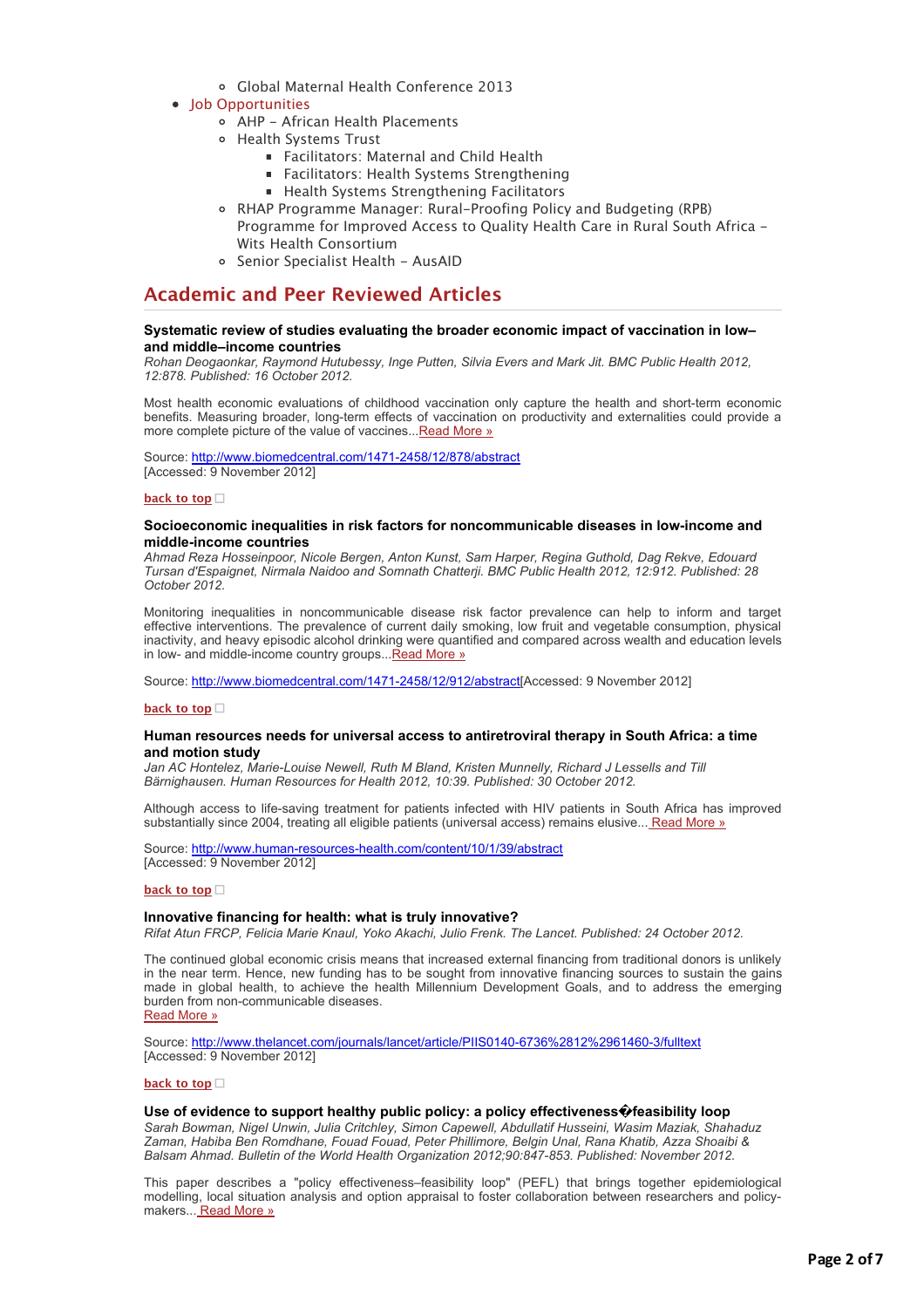Source: [http://www.who.int/bulletin/volumes/90/11/12-104968/en/index.html](http://bulletin.hst.org.za//lt.php?id=K09VDlVQUQIGSlBWC0UHC1NR) [Accessed: 9 November 2012]

**[back to top](applewebdata://4CEACF31-FBC6-4364-8641-E0C7553DDCDF#top)**

# **Recent News**

# **Public, private healthcare sectors sign 'historic' pact**

*Business Day. Published: 8 November 2012.*

Health Minister Aaron Motsoaledi on Thursday signed a "social compact" with the private sector, describing it as a historic step towards closer collaboration between the government and private enterprise..[.Read More »](http://bulletin.hst.org.za//lt.php?id=K09VDlVQUQ8CSlBWC0UHC1NR)

Source: [http://www.bdlive.co.za/](http://bulletin.hst.org.za//lt.php?id=K09VDlVQUQIESlBWC0UHC1NR)[Accessed: 9 November 2012]

**[back to top](applewebdata://4CEACF31-FBC6-4364-8641-E0C7553DDCDF#top)**

#### **Academy to train health managers**

*Health-e News. Published: 7 November 2012*

Health Minister Dr Aaron Motsoaledi, on Tuesday 6 November, launched a Health Academy, headed by a group of top health experts, designed to improve the management capacity in the public sector's clinics, health districts and hospitals. ... [Read More »](http://bulletin.hst.org.za//lt.php?id=K09VDlVQUQIFSlBWC0UHC1NR)

Source: [http://www.health-e.org.za/\[](http://bulletin.hst.org.za//lt.php?id=K09VDlVQUQIDSlBWC0UHC1NR)Accessed: 9 November 2012]

#### **[back to top](applewebdata://4CEACF31-FBC6-4364-8641-E0C7553DDCDF#top)**

#### **HPCSA axes thousands from its register**

*Health-e News. Published: 5 November 20122.*

Almost 10 000 healthcare practitioners were suspended from the Health Professions Council of South Africa's (HPCSA) register this past weekend for failure to pay their annual fees..[.Read More »](http://bulletin.hst.org.za//lt.php?id=K09VDlVQUQICSlBWC0UHC1NR)

Source: [http://www.health-e.org.za/\[](http://bulletin.hst.org.za//lt.php?id=K09VDlVQUQIBSlBWC0UHC1NR)Accessed: 9 November 2012]

#### **[back to top](applewebdata://4CEACF31-FBC6-4364-8641-E0C7553DDCDF#top)**

#### **HSRC chief 'worried' about health spending decline**

*Business Day. Published: 1 November 2012.*

State spending on health as a percentage of gross domestic product (GDP) was declining at a time when more was required to prepare the health system for the introduction of the National Health Insurance (NHI) scheme, Human Sciences Research Council (HSRC) CEO Olive Shisana said ... Read More »

Source: [http://www.bdlive.co.za/](http://bulletin.hst.org.za//lt.php?id=K09VDlVQUQIASlBWC0UHC1NR)[Accessed: 9 November 2012]

#### **[back to top](applewebdata://4CEACF31-FBC6-4364-8641-E0C7553DDCDF#top)**

#### **Clinical trials 'need more African cash' – Motsoaledi**

*Business Day. Published: 6 November 2012.*

African countries need to invest more in clinical trials so that they could have a greater influence over research into diseases affecting their people, Health Minister Aaron Motsoaledi said.[.Read More »](http://bulletin.hst.org.za//lt.php?id=K09VDlVQUQIPSlBWC0UHC1NR)

Source: [http://www.bdlive.co.za/](http://bulletin.hst.org.za//lt.php?id=K09VDlVQUQIOSlBWC0UHC1NR)[Accessed: 9 November 2012]

#### **[back to top](applewebdata://4CEACF31-FBC6-4364-8641-E0C7553DDCDF#top)**

### **Pepsodent invests in social uplift**

*Unilever. Published: 1 November 2012.*

Pepsodent, from leading toothpaste manufacturer Unilever, has partnered with the South African Dental Association to launch an educational campaign, focussing on twice daily brushing with a fluoride toothpaste, in school children in Limpopo's Vhembe district ... Read More »

Source: [http://www.hst.org.za/news/\[](http://bulletin.hst.org.za//lt.php?id=K09VDlVQUQMHSlBWC0UHC1NR)Accessed: 9 November 2012]

#### **[back to top](applewebdata://4CEACF31-FBC6-4364-8641-E0C7553DDCDF#top)**

#### **Census findings on health**

*Health-e News. Published: 31 October 2012.*

The majority of the deaths recorded by the Census were due to natural causes, with just 9.6% of them attributed [to unnatural causes. However, the number of people dying in South Africa has decreased since 2006..](http://bulletin.hst.org.za//lt.php?id=K09VDlVQUQMGSlBWC0UHC1NR) Read More »

Source: [http://www.health-e.org.za/\[](http://bulletin.hst.org.za//lt.php?id=K09VDlVQUQ8BSlBWC0UHC1NR)Accessed: 9 November 2012]

#### **[back to top](applewebdata://4CEACF31-FBC6-4364-8641-E0C7553DDCDF#top)**

#### **'Lack of security driving nurses away'**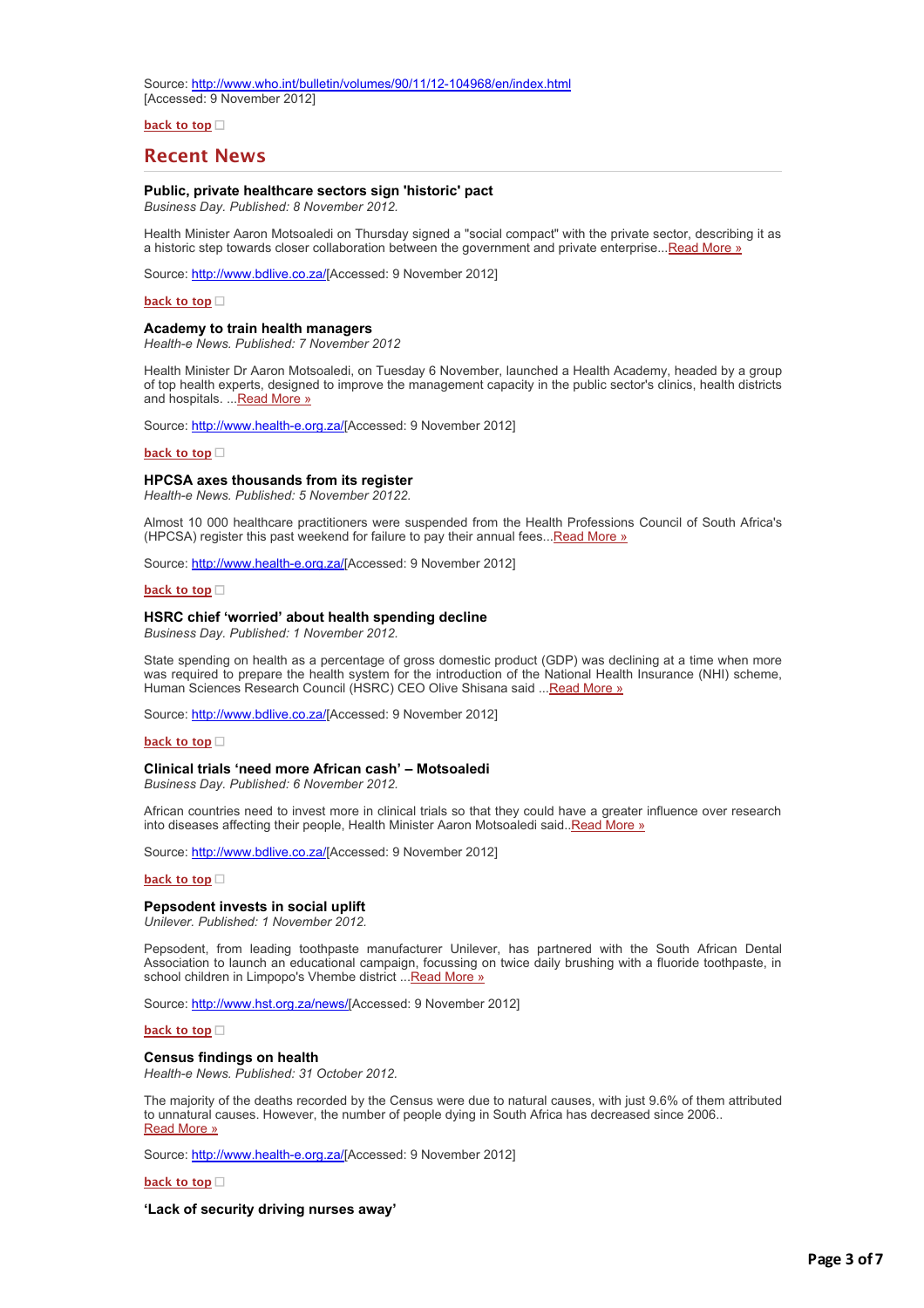*IOL. Published: 6 November 2012.*

Nurses are quitting the public health service, citing poor security at state hospitals as one of their reasons, [according to the president of the Democratic Nursing Organisation of SA \(Denosa\), Dorothy Matebeni...](http://bulletin.hst.org.za//lt.php?id=K09VDlVQUQMFSlBWC0UHC1NR) Read More »

Source: [http://www.iol.co.za/\[](http://bulletin.hst.org.za//lt.php?id=K09VDlVQUQMESlBWC0UHC1NR)Accessed: 9 November 2012]

**[back to top](applewebdata://4CEACF31-FBC6-4364-8641-E0C7553DDCDF#top)**

#### **Easy patents cost patients**

*PlusNews. Published: 5 November 2012.*

South Africa grants almost every patent application it receives, making its patent regime one of the world's most lenient. While pharmaceutical companies cash in, patients face staggering healthcare costs, and medicines like cancer treatments, third-line antiretrovirals (ARVs) and treatments for drug-resistant tuberculosis (DR-TB) are often priced out of reach... Read More »

Source: [http://www.plusnews.org/\[](http://bulletin.hst.org.za//lt.php?id=K09VDlVQUQMCSlBWC0UHC1NR)Accessed: 9 November 2012]

**[back to top](applewebdata://4CEACF31-FBC6-4364-8641-E0C7553DDCDF#top)**

#### **Curbing TB in SA's prisons a priority**

*Business Day. Published: 5 November 2012.*

The government wants to curb the unchecked spread of tuberculosis (TB) in its prisons, it doesn't have to look far. Paul Silver, a US prison architect living in Johannesburg, helped to reduce the TB epidemic in New York's Rikers Island prison by constructing specially designed cells where the TB bacteria could not survive... [Read More »](http://bulletin.hst.org.za//lt.php?id=K09VDlVQUQMBSlBWC0UHC1NR)

Source: [http://www.bdlive.co.za/](http://bulletin.hst.org.za//lt.php?id=K09VDlVQUQMASlBWC0UHC1NR)[Accessed: 9 November 2012]

**[back to top](applewebdata://4CEACF31-FBC6-4364-8641-E0C7553DDCDF#top)**

#### **UN commends SA on HIV/Aids efforts**

*IOL News. Published: 28 October 2012.*

The United Nations has called for renewed commitment to protect the health of young girls in South Africa, but has commended its efforts to stem HIV transmission, the department of women, children and people with disabilities... [Read More »](http://bulletin.hst.org.za//lt.php?id=K09VDlVQUQMPSlBWC0UHC1NR)

Source: [http://www.iol.co.za\[](http://bulletin.hst.org.za//lt.php?id=K09VDlVQUQMOSlBWC0UHC1NR)Accessed: 9 November 2012]

#### **[back to top](applewebdata://4CEACF31-FBC6-4364-8641-E0C7553DDCDF#top)**

### **High Level Taskforce for women, girls and HIV calls for accelerated efforts to protect the rights and wellbeing of young women and girls in South Africa**

*UNAIDS. Published: 31 October 2012.*

The High Level Taskforce for Women, Girls, Gender Equality and HIV for Eastern and Southern Africa concluded a week-long political advocacy mission to South Africa calling for renewed commitment and leadership to protect the health and rights of young women and girls in the country... [Read More »](http://bulletin.hst.org.za//lt.php?id=K09VDlVQUQAHSlBWC0UHC1NR)

Source: [http://www.unaids.org/](http://bulletin.hst.org.za//lt.php?id=K09VDlVQUQAGSlBWC0UHC1NR)[Accessed: 9 November 2012]

#### **[back to top](applewebdata://4CEACF31-FBC6-4364-8641-E0C7553DDCDF#top)**

#### **Governments failing to address cervical cancer**

*Plus News. Published: 31 October 2012.*

Cervical cancer is the leading cause of cancer death among women in southern Africa, but new research reveals that governments' attempts to address the disease have been inadequate..[.Read More »](http://bulletin.hst.org.za//lt.php?id=K09VDlVQUQAFSlBWC0UHC1NR)

Source: [http://www.plusnews.org\[](http://bulletin.hst.org.za//lt.php?id=K09VDlVQUQAESlBWC0UHC1NR)Accessed: 9 November 2012]

#### **[back to top](applewebdata://4CEACF31-FBC6-4364-8641-E0C7553DDCDF#top)**

#### **New test to improve HIV diagnosis in poor countries**

*Reuters. Published: 28 October 2012.*

Scientists have come up with a test for the virus that causes AIDS that is ten times more sensitive and a fraction of the cost of existing methods, offering the promise of better diagnosis and treatment in the developing world... [Read More »](http://bulletin.hst.org.za//lt.php?id=K09VDlVQUQADSlBWC0UHC1NR)

Source: [http://www.trust.org/\[](http://bulletin.hst.org.za//lt.php?id=K09VDlVQUQACSlBWC0UHC1NR)Accessed: 9 November 2012]

#### **[back to top](applewebdata://4CEACF31-FBC6-4364-8641-E0C7553DDCDF#top)**

# **Training and Resources**

#### **Concurrent Sexual Partnerships Toolkit**

*PSI with support from the Royal Netherlands Embassy*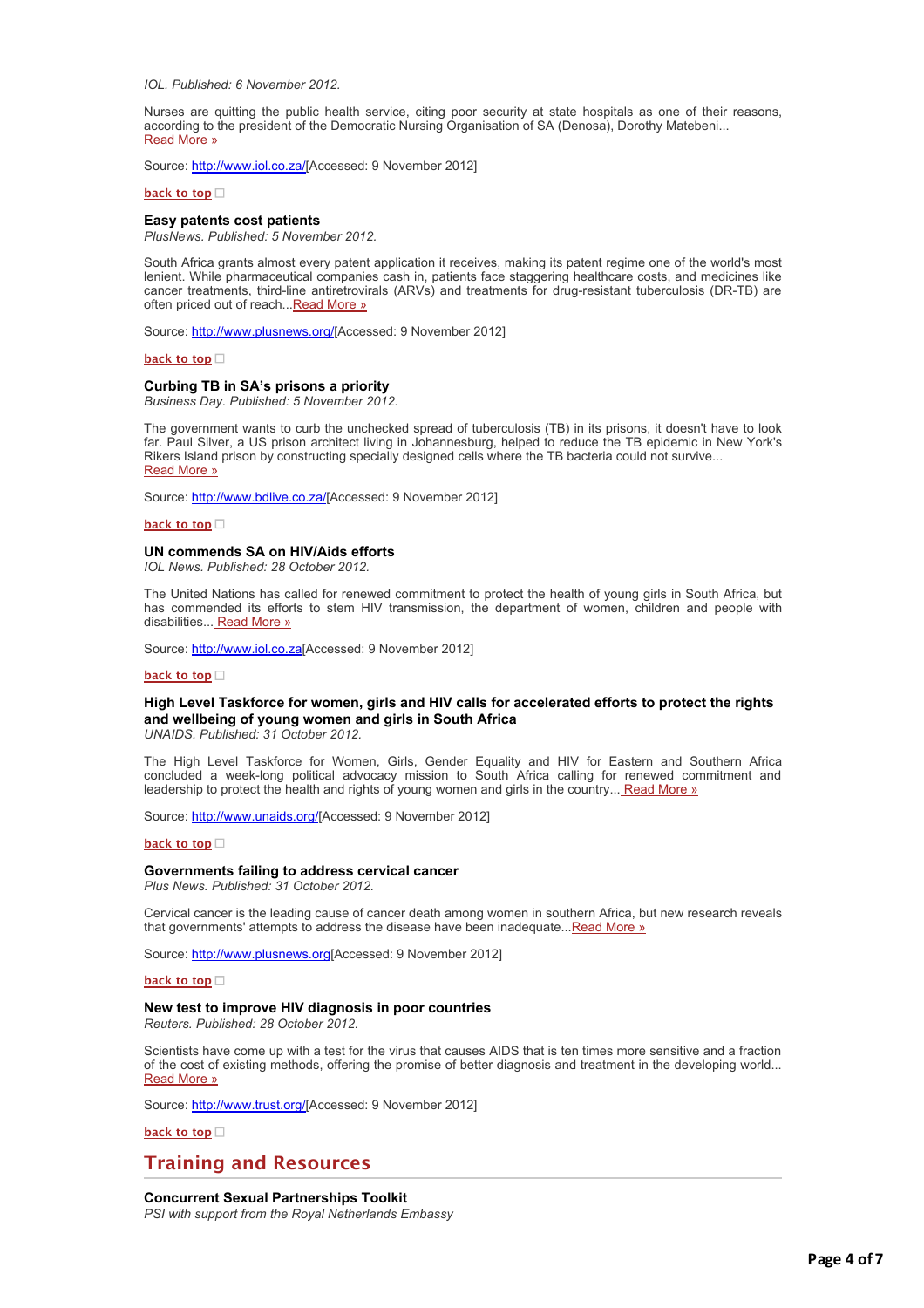Whether you are integrating concurrency into existing HIV prevention activities or designing a large scale concurrency campaign, this toolkit contains many useful resources and ideas to guide research, design, implementation, monitoring and evaluation of concurrent sexual partnership programs.. [Click Here>>](http://bulletin.hst.org.za//lt.php?id=K09VDlVQUQABSlBWC0UHC1NR)

# **[back to top](applewebdata://4CEACF31-FBC6-4364-8641-E0C7553DDCDF#top)**

# **Webinar: Health care resource allocation: is there a role for the capability approach?**

*Date: Thursday 29 November 2012 - 10am to 11 am Greenwich Mean Time* 

The webinar will include presentations by two panelists followed by questions and answers. The panelists are Paula Lorgelly, Associate Professor of Health Economics at Monash University, and Sridhar Venkatapuram, a Wellcome Trust Research Fellow in ethics at the London School of Hygiene and Tropical Medicine, and an Affiliated Lecturer at Cambridge University. Participants must register to participate in this webinar. Details on how to participate will be sent to you after you register. To register and for any question about the webinar, please contact Sophie Mitra at [mitra@fordham.edu](mailto:mitra@fordham.edu)



# **Reports and Publications**

#### **A Summary of the National Strategic Plan on HIV, STIs and TB 2012 - 2016**

*Kwik Skwiz. Health Systems Trust. Published: November 2012.*

The latest edition summarizes the the National Strategic Plan (NSP) on HIV, STIs and TB 2012–2016. The [previous edition, A Brief Summary of the Strategic Plan for Maternal, Newborn, Child and Women's Health](http://bulletin.hst.org.za//lt.php?id=K09VDlVQUQAASlBWC0UHC1NR) (MNCWH) and Nutrition in South Africa 2012–2016, has also been updated to include a summary of the Campaign for the Accelerated Reduction of Maternal Mortality in Africa. [Click Here for the latest issue»](http://bulletin.hst.org.za//lt.php?id=K09VDlVQUQAPSlBWC0UHC1NR)

#### **[back to top](applewebdata://4CEACF31-FBC6-4364-8641-E0C7553DDCDF#top)**

#### **South African Census 2011**

*Statistics South Africa. Published: 2012.*

Censuses are principal means of collecting basic population and housing statistics required for social and economic development, policy interventions, their implementation and evaluation. South Africa has conducted three Censuses (1996, 2001 and 2011). [Click Here»](http://bulletin.hst.org.za//lt.php?id=K09VDlVQUQAOSlBWC0UHC1NR)

#### **[back to top](applewebdata://4CEACF31-FBC6-4364-8641-E0C7553DDCDF#top)**

# **Will our public healthcare sector fail the NHI?**

*SAMJ. Published: 2012.*

Feasible universal health coverage in South Africa seemed ever more remote last month as a dysfunctional Department of Public Works continued to stymie vital public hospital revitalisation projects, and five provinces proved grossly incapable of spending their health budgets. [Click Here»](http://bulletin.hst.org.za//lt.php?id=K09VDlVQUQEHSlBWC0UHC1NR)

**[back to top](applewebdata://4CEACF31-FBC6-4364-8641-E0C7553DDCDF#top)**

### **Making it work: Lessons learnt from three regional workshops to integrate human rights into national HIV strategic plans**

*UNAIDS. Published: 2012.*

To strengthen the rights-based national response to HIV, the Joint United Nations Programme on HIV/AIDS, with the technical support of the International HIV/AIDS Alliance (the Alliance), initiated a project in 2011 to help national stakeholders integrate human rights programmes into National Strategic Plans (NSPs). This brief report outlines some short term outcomes and lessons learnt from this initiative. [Click Here»](http://bulletin.hst.org.za//lt.php?id=K09VDlVQUQEGSlBWC0UHC1NR)

**[back to top](applewebdata://4CEACF31-FBC6-4364-8641-E0C7553DDCDF#top)**

# **Conferences**

#### **SA HIV Clinicians Society Conference 2012**

*When: 25 - 28 November 2012 Venue: Cape Town International Convention Centre (CTICC,) Cape Town URL: [http://www.hst.org.za/events/sa-hiv-clinicians-society-conference-2012](http://bulletin.hst.org.za//lt.php?id=K09VDlVQUQEFSlBWC0UHC1NR)*

The Conference will focus on clinical content, setting it apart from other conferences held to date in South Africa. Doctors, nurses, and pharmacists are welcome to attend the presentations of a stellar group of senior faculty from the region and abroad delivering talks relevant to clinical care.

**[back to top](applewebdata://4CEACF31-FBC6-4364-8641-E0C7553DDCDF#top)**

#### **SOMSA 2012 Congress**

*When: 4 - 7 December 2012 Venue: St George Hotel, Tshwane URL: [http://www.midwivessociety.co.za/congress/congress.html](http://bulletin.hst.org.za//lt.php?id=K09VDlVQUQEESlBWC0UHC1NR)*

The Society of Midwives of South Africa (SOMSA) invites you to attend the SOMSA 2012 Congress from 4 - 7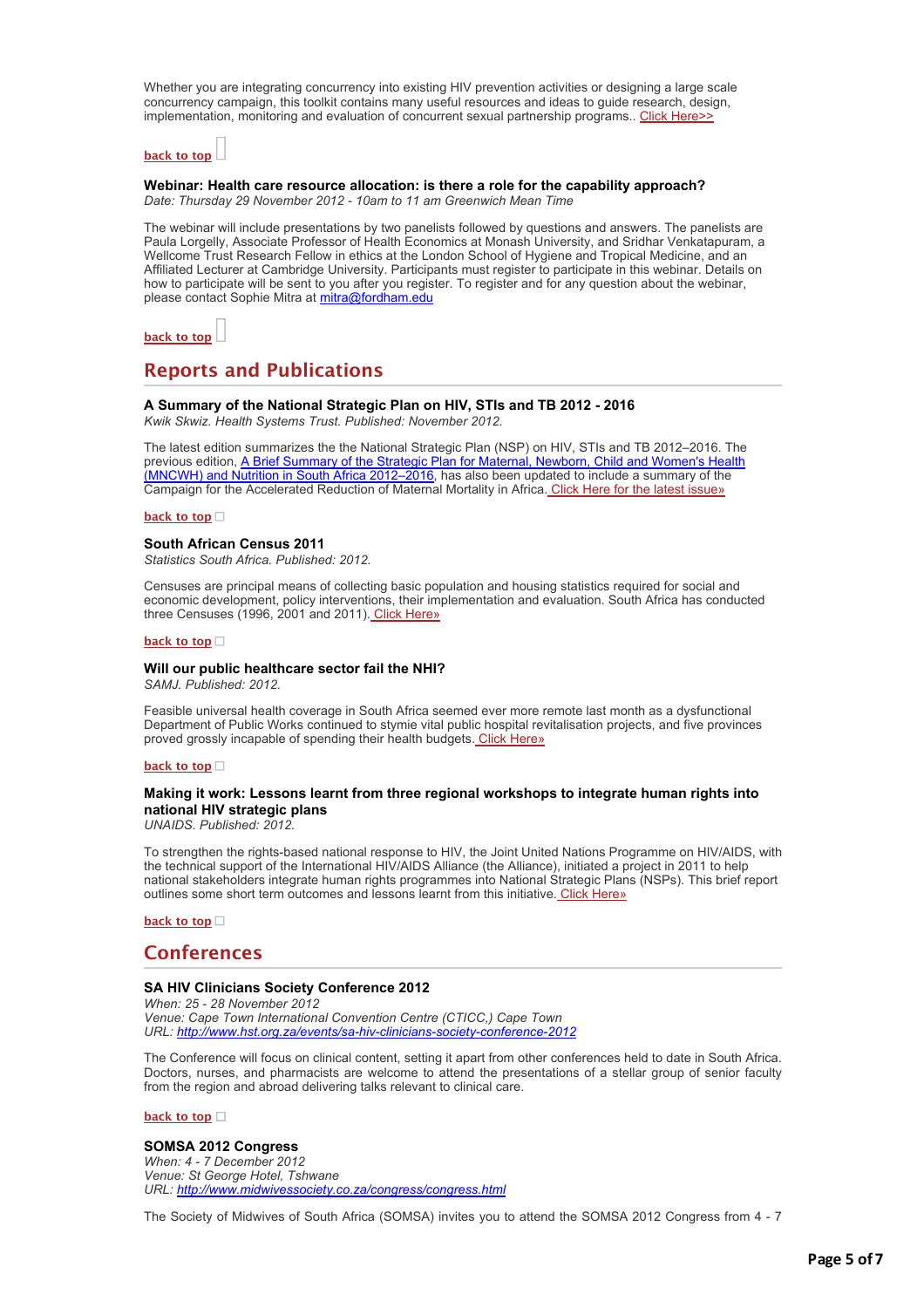December 2012 in Tshwane, Guateng. The theme of this year's congress is "A new dawn in Midwifery: Seeking new approaches towards 2015 and beyond".

#### **[back to top](applewebdata://4CEACF31-FBC6-4364-8641-E0C7553DDCDF#top)**

#### **Global Maternal Health Conference 2013**

*When: 15-17 January 2013 Venue: Dar es Salaam, Tanzania URL: [http://maternalhealthtaskforce.org/conference/conference-website](http://bulletin.hst.org.za//lt.php?id=K09VDlVQUQEDSlBWC0UHC1NR)*

GMHC2013 is a technical conference for scientists, researchers, and policy-makers to network, share knowledge, and build on progress toward eradicating preventable maternal mortality and morbidity by improving quality of care.

#### **[back to top](applewebdata://4CEACF31-FBC6-4364-8641-E0C7553DDCDF#top)**

# **Job Opportunities**

#### **AHP - African Health Placements**

AHP is a not-for-profit project that aims to support the recruitment and retention of healthcare workers in South Africa. AHP is focused on assisting healthcare professionals make the right choice for their future in South Africa. No placement fees are charged. Please view the website for more details [http://www.ahp.org.za](http://bulletin.hst.org.za//lt.php?id=K09VDlVQUQECSlBWC0UHC1NR) or contact on 011 328 1300

#### **[back to top](applewebdata://4CEACF31-FBC6-4364-8641-E0C7553DDCDF#top)**

#### **Health Systems Trust**

*Closing date: 9 November 2012*

- **[Facilitators: Maternal and Child Health](http://bulletin.hst.org.za//lt.php?id=K09VDlVQUQEBSlBWC0UHC1NR)**
- **[Facilitators: Health Systems Strengthening](http://bulletin.hst.org.za//lt.php?id=K09VDlVQUQEASlBWC0UHC1NR)**
- **[Facilitators: Supporting PHC Re-engineering through strengthening PHC management teams](http://bulletin.hst.org.za//lt.php?id=K09VDlVQUQEPSlBWC0UHC1NR)**

#### **[back to top](applewebdata://4CEACF31-FBC6-4364-8641-E0C7553DDCDF#top)**

#### **RHAP Programme Manager: Rural-Proofing Policy and Budgeting (RPB) Programme for Improved Access to Quality Health Care in Rural South Africa**

*Wits Health Consortium Closing date: 9 November 2012*

Please view our website for more details [http://www.hst.org.za](http://bulletin.hst.org.za//lt.php?id=K09VDlVQUQEOSlBWC0UHC1NR)

#### **[back to top](applewebdata://4CEACF31-FBC6-4364-8641-E0C7553DDCDF#top)**

# **Senior Specialist Health**

*AusAID Closing date: 2 December 2012*

Please view our website for more details [http://www.hst.org.za](http://bulletin.hst.org.za//lt.php?id=K09VDlVQUQ4HSlBWC0UHC1NR)

**[back to top](applewebdata://4CEACF31-FBC6-4364-8641-E0C7553DDCDF#top)**

Health Systems Trust on facebook. Keep up to date with our activities and the latest news, events and publications on public<br>Thealth Systems Trust on facebook. Keep up to date with our activities and the latest news, event health in southern Africa.Follow us at https://www.facebook.com/HealthSystemsTrust

> [Forward this email](http://bulletin.hst.org.za//lt.php?id=K09VDlVQUQ4GSlBWC0UHC1NR) to a friend. Not interested anymore? [Unsubscribe](http://bulletin.hst.org.za//lt.php?id=K09VDlVQUQ4FSlBWC0UHC1NR). Health Systems Trust PO Box 808, Durban, 4000 Tel: 031 266 9090 Fax: 031 266 9199 Email: editor@hst.org.za

#### Copyright and Disclaimer

The copyright in the compilation of this bulletin, its name and logo is owned by the Health Systems Trust. You may not reproduce this bulletin, or its name or the Health Systems Trust's logo or its trademarks including those of any other third party that appears in this bulletin, in any form, or for commercial purposes or for purposes of advertising, publicity, promotion, or in any other manner implying their endorsement, sponsorship of, or affiliation with any product or service, without the Health Systems Trust's prior express written permission. All information in this bulletin is provided in good faith but is relied upon entirely at your own risk. By